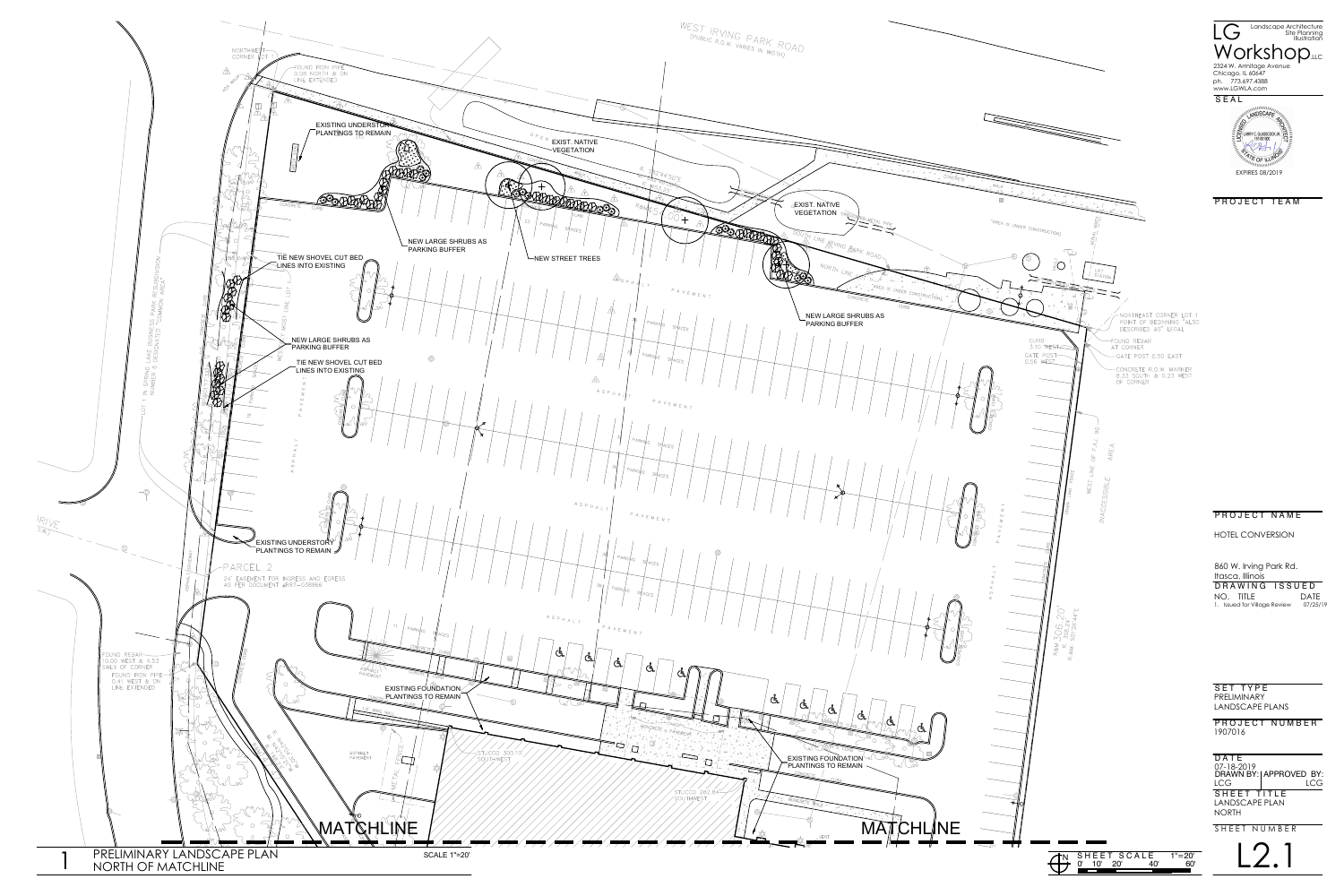

SET TYPE PRELIMINARY LANDSCAPE PLANS

L2.2

PROJECT NUMBER 1907016

LANDSCAPE PLAN SOUTH 07-18-2019 D A T E SHEET TITLE DRAWN BY: APPROVED BY: LCG LCG

SHEET NUMBER



PROJECT TEAM

## PROJECT NAME

860 W. Irving Park Rd. Itasca, Illinois D R A W I N G I S S U E D NO. TITLE DATE 1. Issued for Village Review 07/25/19

HOTEL CONVERSION

|    |             |     | TH SHEET SCALE | $1" = 20"$ |  |
|----|-------------|-----|----------------|------------|--|
| せけ | 1 $\Omega'$ | 20' |                |            |  |
|    |             |     |                |            |  |